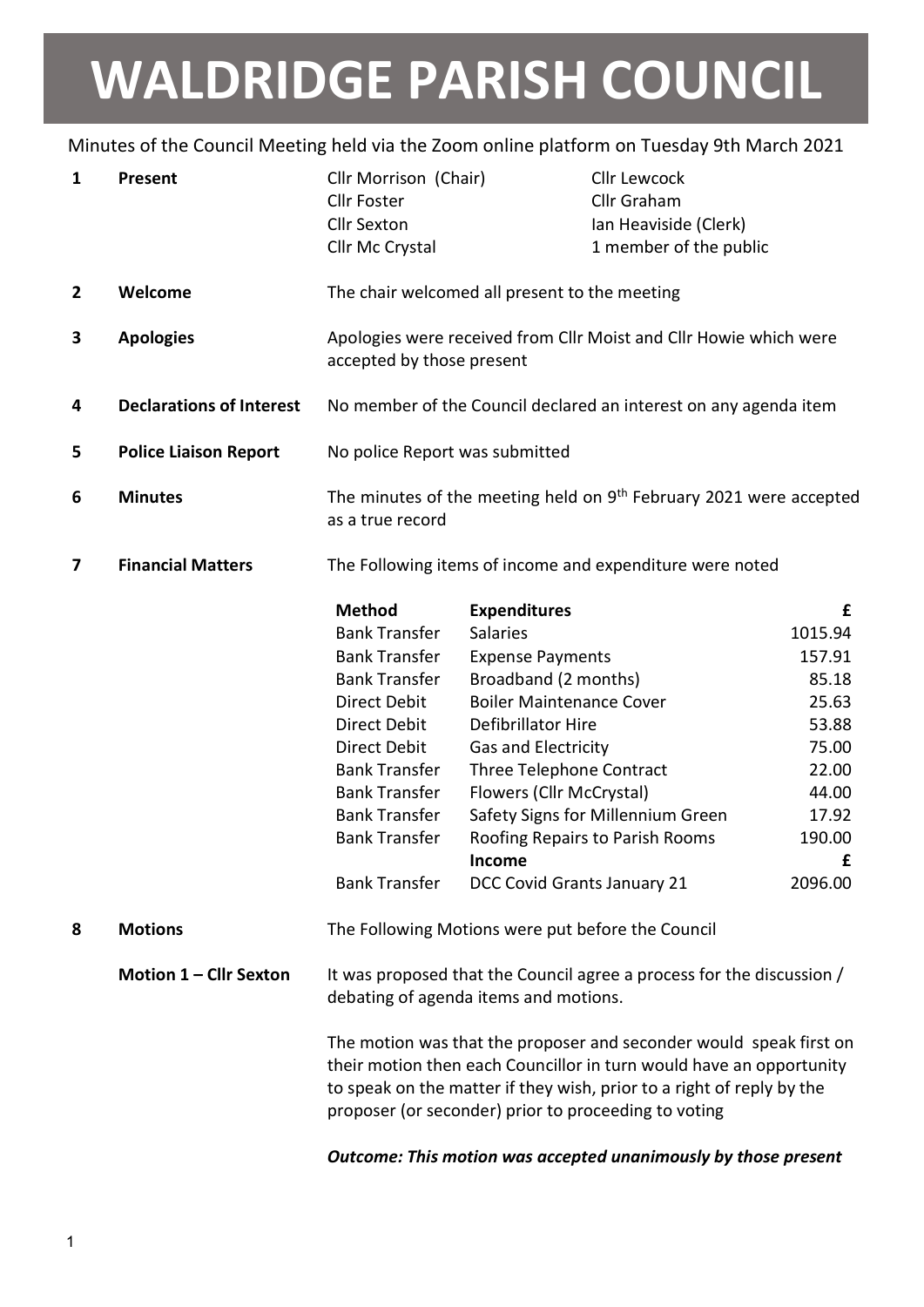| Motion 2 - Cllr Sexton | To discuss the available options for the Parish Council to use an<br>outside provider to carry out our payroll and pension functions:                                                                                                                                                                                      |  |  |
|------------------------|----------------------------------------------------------------------------------------------------------------------------------------------------------------------------------------------------------------------------------------------------------------------------------------------------------------------------|--|--|
|                        | Annual Quotations for this service were as follows                                                                                                                                                                                                                                                                         |  |  |
|                        | Robson Laidler Accountants (Chester le Street) - £350.00<br>Abacus Payroll (Hebburn) - £360.00<br>Jones Boyd Accountants (Durham) - £400.00<br>Durham County Council - £194.40                                                                                                                                             |  |  |
|                        | The Motion was that the Council agree to outsource payroll services<br>and to appoint one of the quoting firms from 1st April 2021                                                                                                                                                                                         |  |  |
|                        | <b>Outcome: It was agreed unanimously to appoint Durham County</b><br>Council to provide this service from 1 <sup>st</sup> April 2021                                                                                                                                                                                      |  |  |
| Motion 3 - Cllr Sexton | Broadband Full Fibre - Cllr Sexton updated the Council on the current<br>progress of the project to improve broadband services to Waldridge<br>Village                                                                                                                                                                     |  |  |
|                        | The Motions was to agree to sign up to Rymote FFBB (ceiling amount<br>£360.00pa) as soon as it becomes available and to terminate the<br>existing broadband contract with XLN Telecom                                                                                                                                      |  |  |
|                        | Outcome: This motion was agreed unanimously by those present                                                                                                                                                                                                                                                               |  |  |
| Motion 4 - Cllr Sexton | Password, Data Security & Archiving - to review the impact of data loss<br>and lack of availability during periods of prolonged staff absence and<br>the potential impact on the Council being unable to communicate with<br>residents and & pay their bills during an absence period.                                     |  |  |
|                        | The motion was to agree that the Chair & Vice Chair (or other<br>nominated Councillor) have master access to all passwords and data<br>owned by the Parish Council. The Parish Clerk will look at ways to<br>achieve this and report back to the Parish Council                                                            |  |  |
|                        | Outcome: This motion was agreed unanimously by those present                                                                                                                                                                                                                                                               |  |  |
|                        | Play Area at Millennium Green                                                                                                                                                                                                                                                                                              |  |  |
| Motion 5 - Cllr Graham | A written report had been circulated to support this matter to all<br>Councillors prior to the meeting                                                                                                                                                                                                                     |  |  |
|                        | The motion was that the Council should agree to fund one of the<br>quoted improvement options to the Millennium Green Play Area.<br>Multiple quotations had been requested however only two had been<br>returned. The cheapest of these was from Kompan (Scotland) Limited<br>which was as follows (prices excluding VAT): |  |  |
|                        | Option 1. £15162.00 To install all weather safety surfacing to the play<br>area and gym equipment                                                                                                                                                                                                                          |  |  |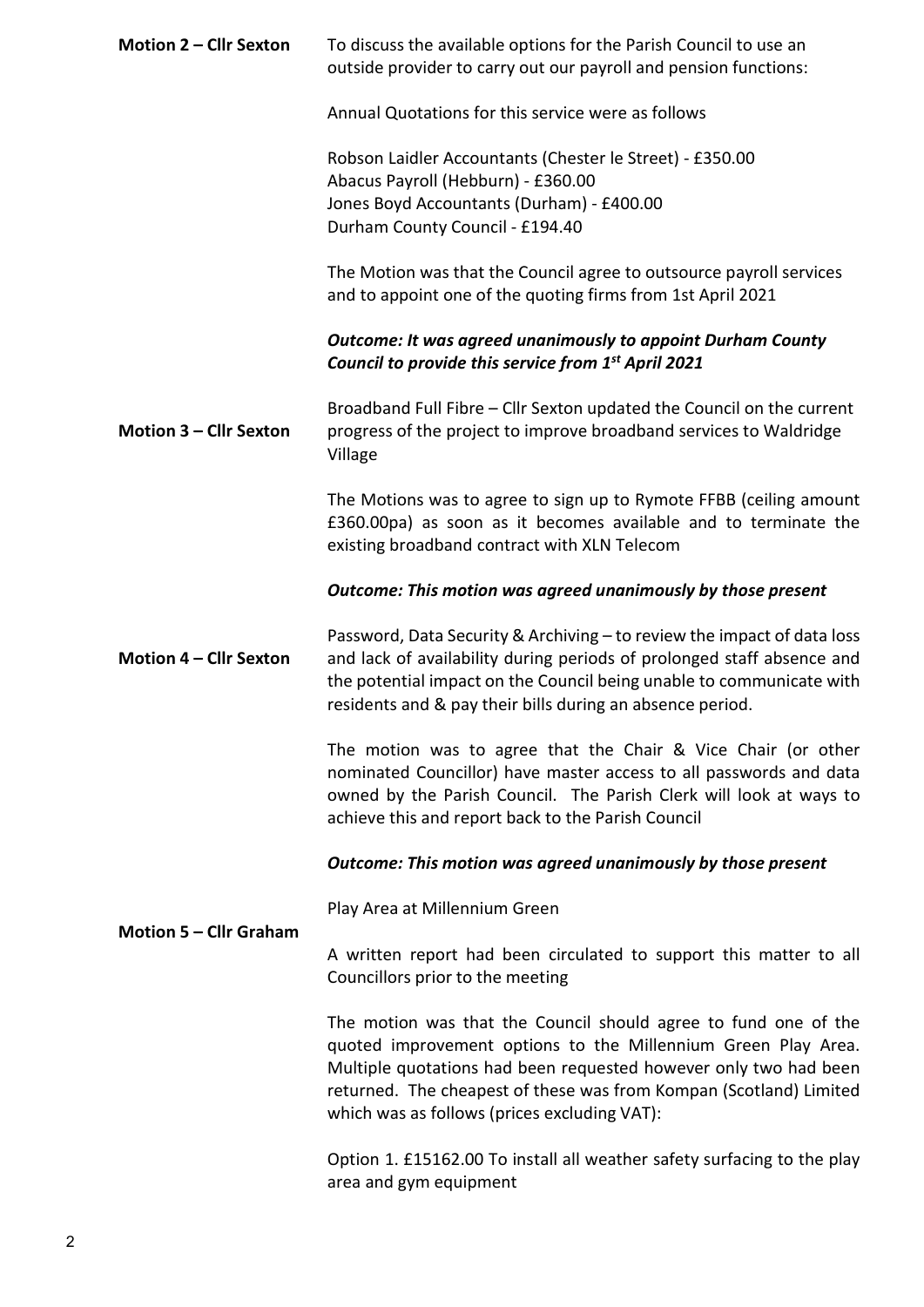Option 2. £13848.00 to install all weather safety surfacing to the play area only and install 1 additional play area piece including surfacing

It was noted that the gym equipment is nearing the end of its useable life and as such it would be wasteful to renew the surfacing under this area until funding could be secured to replace this equipment and surfacing together

## Outcome: Option 2 of this motion was agreed unanimously by those present

Motion 6 – Cllr Howie Book bags for under 5's – This motion was deferred until the next meeting as Cllr Howie was unable to attend

Motion 7 – Cllr Moist Motion - To amend the Councils Standing Order Nos 9 (b) and 9(d) to render them compliant with previous resolutions. – This motion was deferred until the next meeting as Cllr Moist was unable to attend

9 Action Log Update and Ongoing Matters The Woodland Trust: Project Update – It was noted that having consulted with DCC rangers and looked at potential sites of Parish Land we would be unable to go ahead with this project as we didn't have a suitable site ourselves and DCC were planning an intensive planting project themselves

> Official E Mail address and Domain: Project Update – this item has been held in abeyance until the question of our web provider has been resolved

> Parish Rooms Refurbishment: Project Update – Architect to attend this week to measure up for building control application now that restrictions have slightly eased

> Help for the vulnerable: Project Update – No applications for assistance have been received in the past month

> Parish Savings Account: Project Update – Now that the parish main account has been opened and is running, the clerk will research and open the best savings account available

Events Calendar:

Easter Event – This will go ahead with the Easter Bunny visiting households in the Parish to deliver eggs and craft packs. Advertising via social media to encourage uptake

Spring Clean Event – This event has been postponed until restrictions make it more viable

Beating the Bounds Event  $-$  This event may need to be postponed depending on national restrictions

Summer Fayre – To be discussed at next meeting